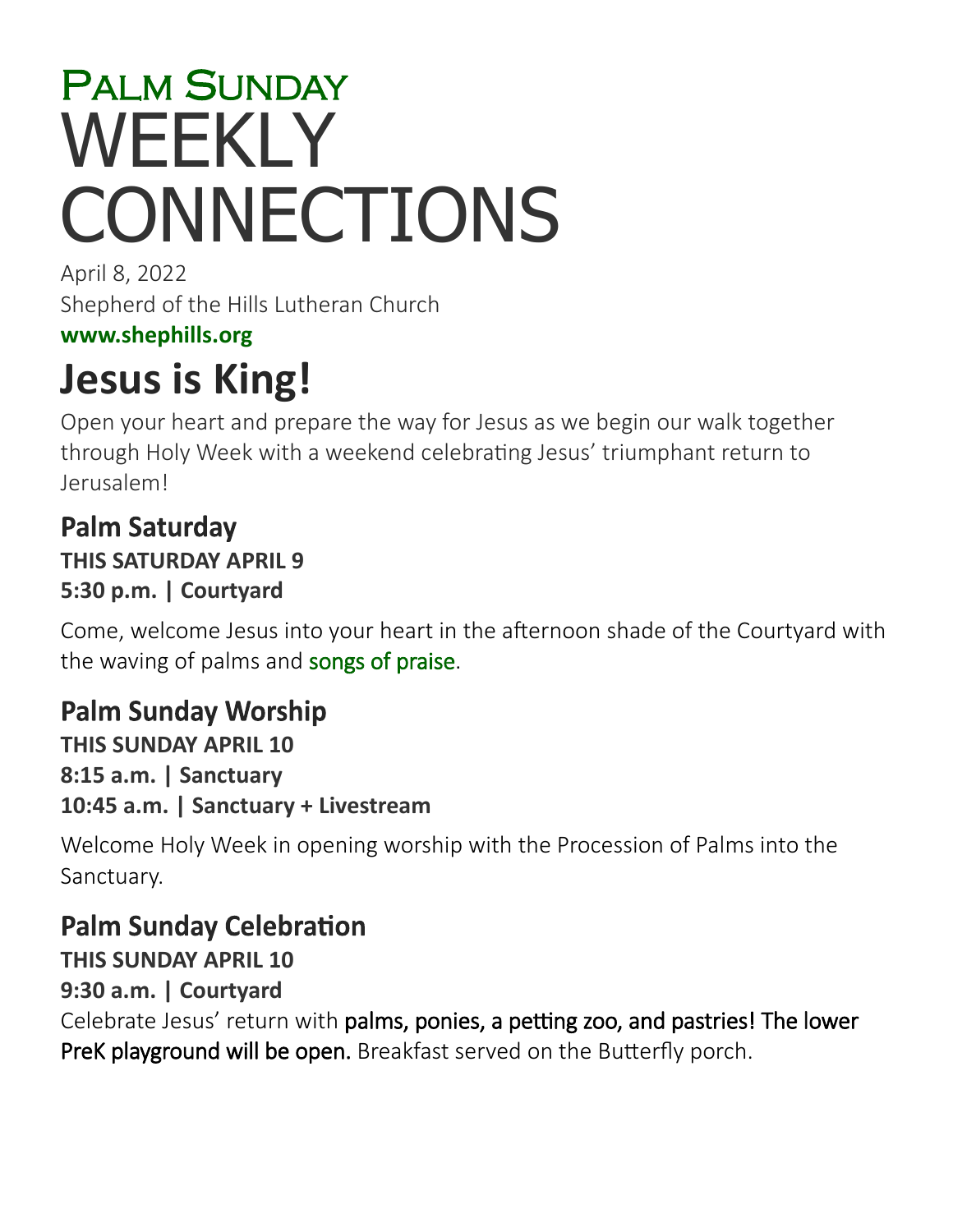### **Adult Bible Study EVERY SUNDAY**

### **9:30 a.m. | Rm 205 (this week only) + Zoom**

An in-depth study of the week's scripture.

### Contact [Ruby Cadenhead.](mailto:rubies61@gmail.com)

Zoom - Meeting ID: 882 7978 6819 Passcode: 267585

[Click here to join the Zoom](https://us02web.zoom.us/j/88279786819?pwd=Uytzc1NsT0xCWlM5dnVCMlBFZ1djUT09) 

### **High Five for Children + Families RETURNS SUNDAY, APRIL 24**

Join us this Sunday at 9:30 a.m. in the Courtyard for pony rides, a petting zoo and breakfast.

# **The PrayGround is Back!**

Bring your kids, the PrayGround is back. We've added additional rugs for more room and more kids!

# **Easter Lilies**

It's a yearly tradition at ShepHills to fill the Sanctuary with Easter Lilies. Help us offset the cost by purchasing one in honor or memory of a loved one. Find giving envelopes outside the sanctuary, or [purchase online.](https://onrealm.org/shephills/give/lily) Thank you!

# **Holy Week**

**Maundy Thursday THURSDAY, APRIL 14 12:00 p.m. | Sanctuary**

### **7:00 p.m. | Sanctuary + Livestream**

A poignant service featuring the somber rituals of the Veiling of the Cross and the Stripping of the Altar in preparation for Good Friday.

### **Good Friday Children's Journey**

### **FRIDAY, APRIL 15 10:30 a.m. | Courtyard** Kids walk, talk, and use props in this telling of the Good Friday story.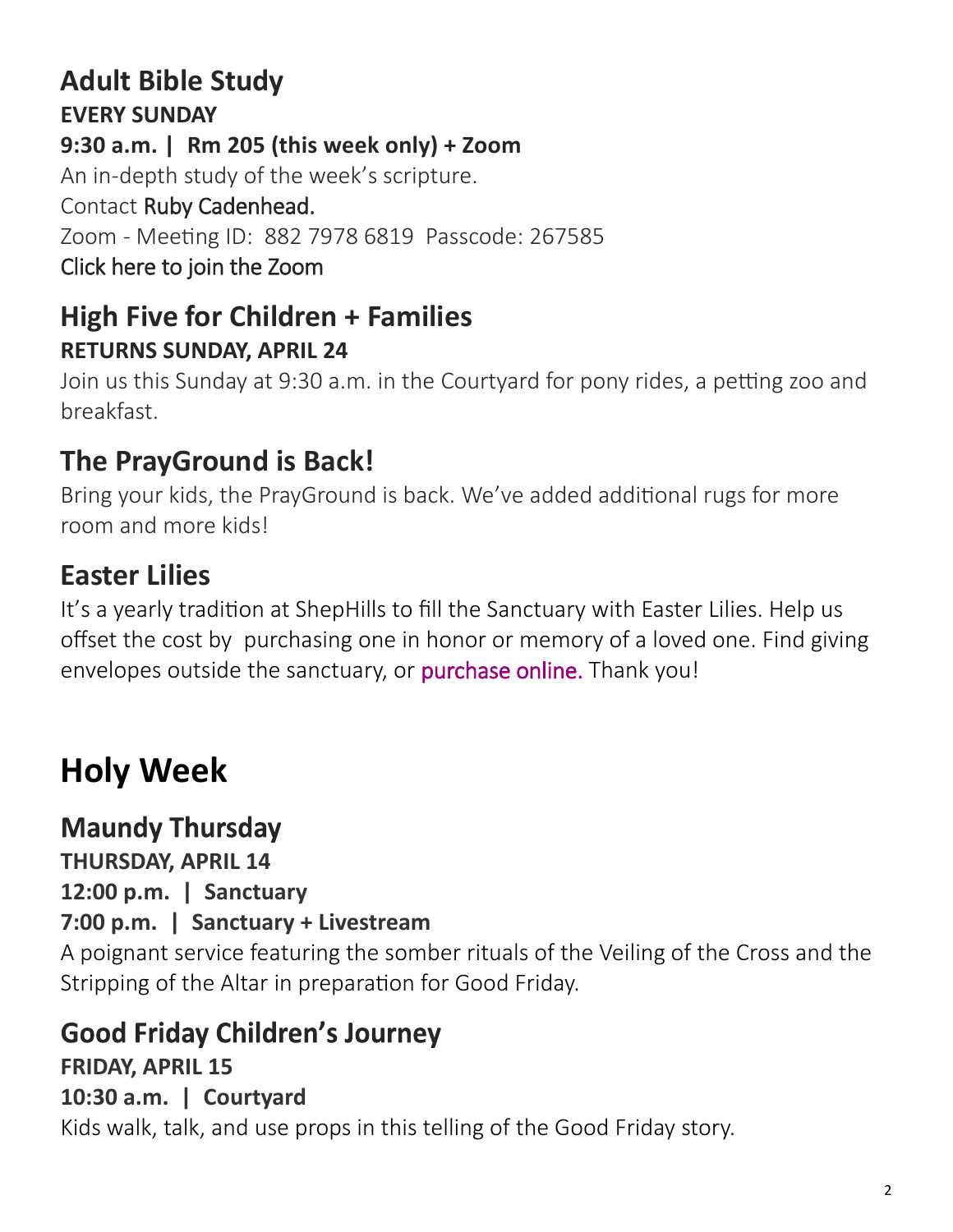# **Good Friday "The Passion" Worship FRIDAY, APRIL 15**

### **7:00 p.m. | Sanctuary + Livestream**

A powerful worship experience with "The Passion," a story about the depth of God's love.

# **Prayer Walk**

**APRIL 9 - APRIL 17**

### **Dawn to dusk | Shepherd's Garden**

Walk with God and experience the beauty of creation. Two self-guided outdoor prayer walks, one for adults and one for families with children. Begin in the Shepherd's Garden anytime from dawn to dusk.

# **Easter Worship**

We hope to see you here for Easter, gathered together with old friends and new, celebrating our most joyous day of the year! There is a service for everyone - indoor, outdoor, traditional or contemporary - see the outline below and go to <shephills.org/easter> for more information.

### **Saturday Easter Worship**

**NEXT SATURDAY, APRIL 16 5:30 p.m. | Courtyard** Bring the whole family for this uplifting time of worship, praise, and music.

### **Easter Sunrise Worship**

**NEXT SUNDAY, APRIL 17 7:00 a.m. | Outdoor Worship Center**

Experience the Easter Story in the quiet space of early morning, just like the first Easter.

# **Easter Sunday Worship**

**NEXT SUNDAY, APRIL 17 8:00 a.m. | Sanctuary 11:00 a.m. | Sanctuary + Livestream** (www.shephills.org) Gather in our beautifully adorned sanctuary as we unveil the cross in this traditional service.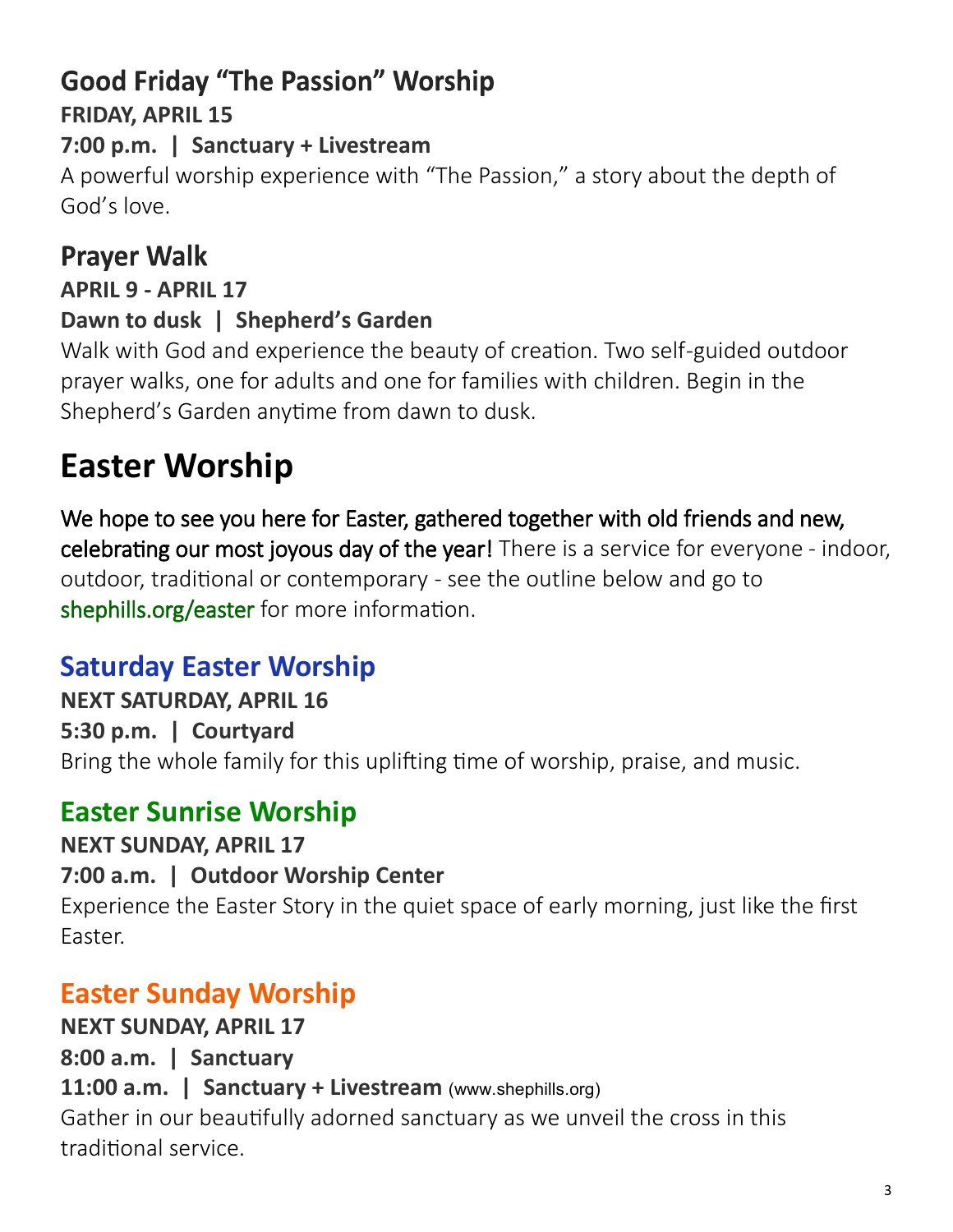# **Easter Courtyard Worship**

**NEXT SUNDAY, APRIL 17**

**9:30 a.m. | Church Courtyard** 

Enjoy the beauty of a spring morning at this inspirational outdoor Easter Family Worship.

### *Holy Communion is served at all services*

### **Easter Breakfast for All**

**NEXT SUNDAY, APRIL 17**

### **8:00 a.m. - 10:00 a.m. | Activity Center**

Breakfast casseroles, pastries, fruit, and beverages, plus special tables for the kids with crayons and coloring pages!

# **Easter Offering**

Our Easter offering has been designated to support ELCA World Hunger and Lutheran Immigration and Refugee Service. [Give here,](http://www.shephills.org/give/) on the website, or under Giving on onrealm.org , or by check or cash. Please indicate Easter Offering.

# **Memorial Service**

### **Don Knight SUNDAY, APRIL 10**

### **4:00 p.m. | Sanctuary**

On Friday, March 25, 2022, Don knight passed from this life into life eternal. We grieve with his wife Anita and family, and all those who loved him, and we place our trust in the power and the promise of the resurrection life in Jesus Christ. A reception in the Activity Center will follow.

*Gifts in honor of Don may be given to the American Cancer Society, ELCA Lutheran World Relief, or National Park Foundation.*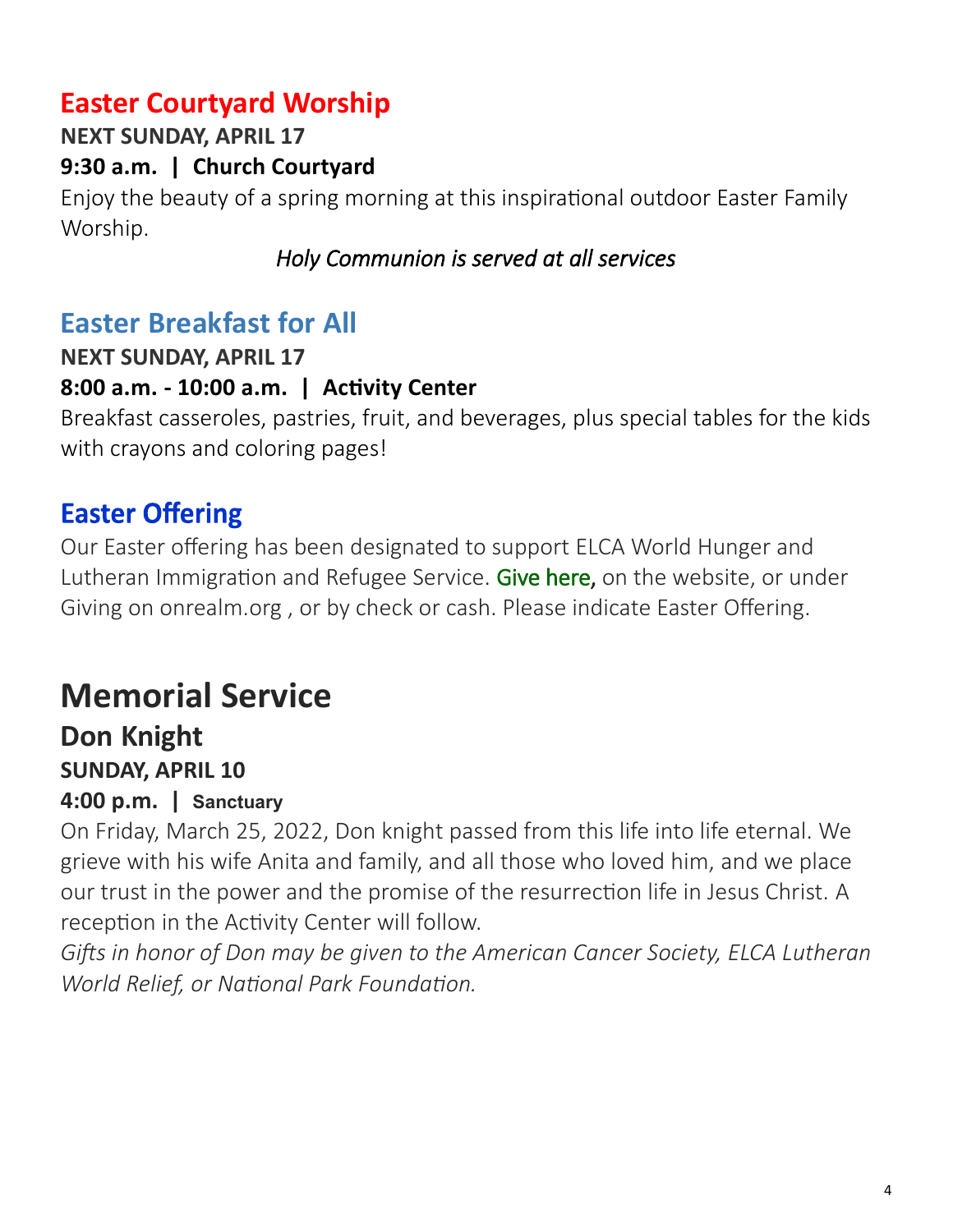# **Weekly Calendar**

Go to Realm Events or the website for details and more events!

# **Men's Breakfast**

### **THIS SATURDAY, APRIL 9**

**8:00 - 9:00 a.m. | Activity Center**

Come.. .Denny Etzler is cooking breakfast. We will discuss all relevant subjects. Contact [Weldon Allison.](mailto:Weldon.allison.46@gmail.com)

# **Quilting**

**THIS SATURDAY, APRIL 9**

### **9:00 - 11:00 a.m. | Rm 205**

Sewing quilts for Lutheran World Relief. Let us teach you what we know, no experience necessary!

# **Pickleball**

**THIS SATURDAY, APRIL 9 9:00 a.m. | Activity Center** Game, set, match! Come play.

# **Bread for All (BFA) Food Pantry Collection**

### **EVERY SATURDAY + SUNDAY**

**9:00 - 11:00 a.m. | Courtyard on Saturdays**

### **8:00 a.m. - Noon | Gathering Space on Sundays**

has been a large uptick in new clients at BFA due to the rising cost of rent, food and gas. Please make it part of your weekly routine and drop off diapers and nonperishable food donations for Bread for All Food Pantry, a ministry of Austin City Lutherans.

# **Readers' Heaven**

### **START READING!**

### **Save the Date! Thursday, April 28 @ 7:00 p.m.**

Our next book is for all grandparents and anyone who hopes to be a grandparent one day! Norma Smith has recommended and will lead the discussion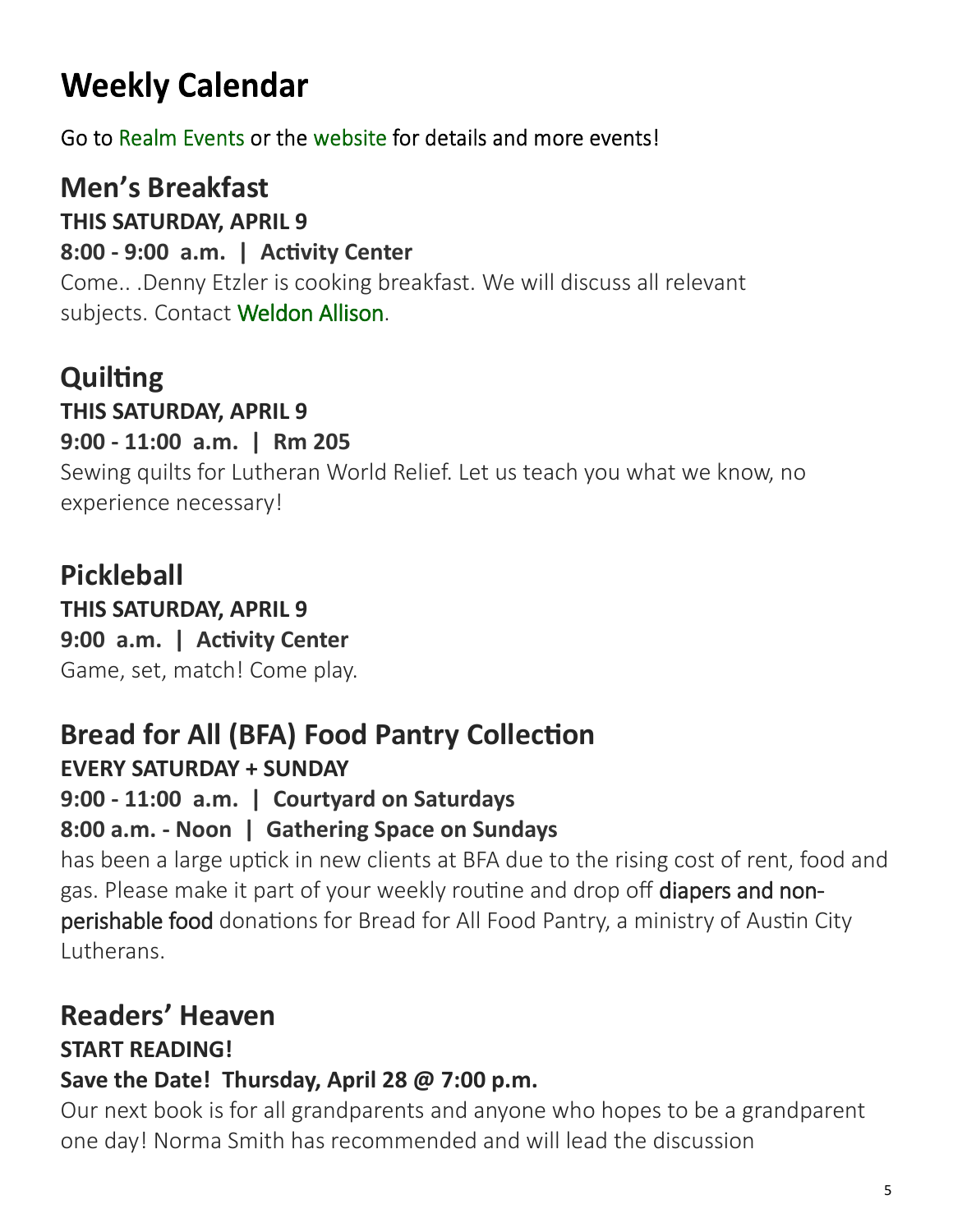on [Nannaville: Adventures in Grandparenting](https://www.bookpeople.com/book/9780812985917) by Anna Quindlen. It's a lively, beautiful, and moving book about being a grandmother. Quindlen offers thoughtful and telling observations about her new role, no longer mother and decision-maker but secondary character and support to the parents of her grandson. Candid, funny, frank, and illuminating, Quindlen's singular voice has never been sharper or warmer.

### **Cancer Support Group FOURTH TUESDAYS, NEXT MEETING APRIL 26 6:00 - 7:30 p.m. | Library + Zoom**

Email [Sandy Smith](mailto:texas.sandysmith@gmail.com) or call 512-569-6453. Sandy is also available between groups to serve as a resource to individuals and their families. More details under Events in Realm.

### **PALS (Parents of Addicted Loved Ones) EVERY MONDAY 7:00 - 8:30 p.m. | Library**

The free weekly meetings for parents and family members (over the age of 18) of loved ones who struggle with addiction are held on Monday evenings from 7 to 8:30 PM in the library at Shepherd of the Hills Lutheran.

For more information about this group and others in the surrounding Austin area and other cities, visit the website, [www.palgroup.org](http://www.palgroup.org) You are not alone!

# **Giving**

# **Beyond Capital Fund Appeal**

**We have broken \$2 million!** We currently have 101 households participating, and have raised \$2,044,264 in gifts and pledges. [Click here](https://shephills.org/beyond/) to learn more and make your pledge. Thank you for being a part of our future!

# **Regular Giving**

[Click here](https://shephills.org/give/) to stay current with your giving or make a one-time gift. Thank you for giving freely and joyfully! If you would like to pledge, please use this this online [pledge card,](https://shephills.org/pledge/) or mail in a paper pledge card to 3525 Bee Caves Rd., 78746.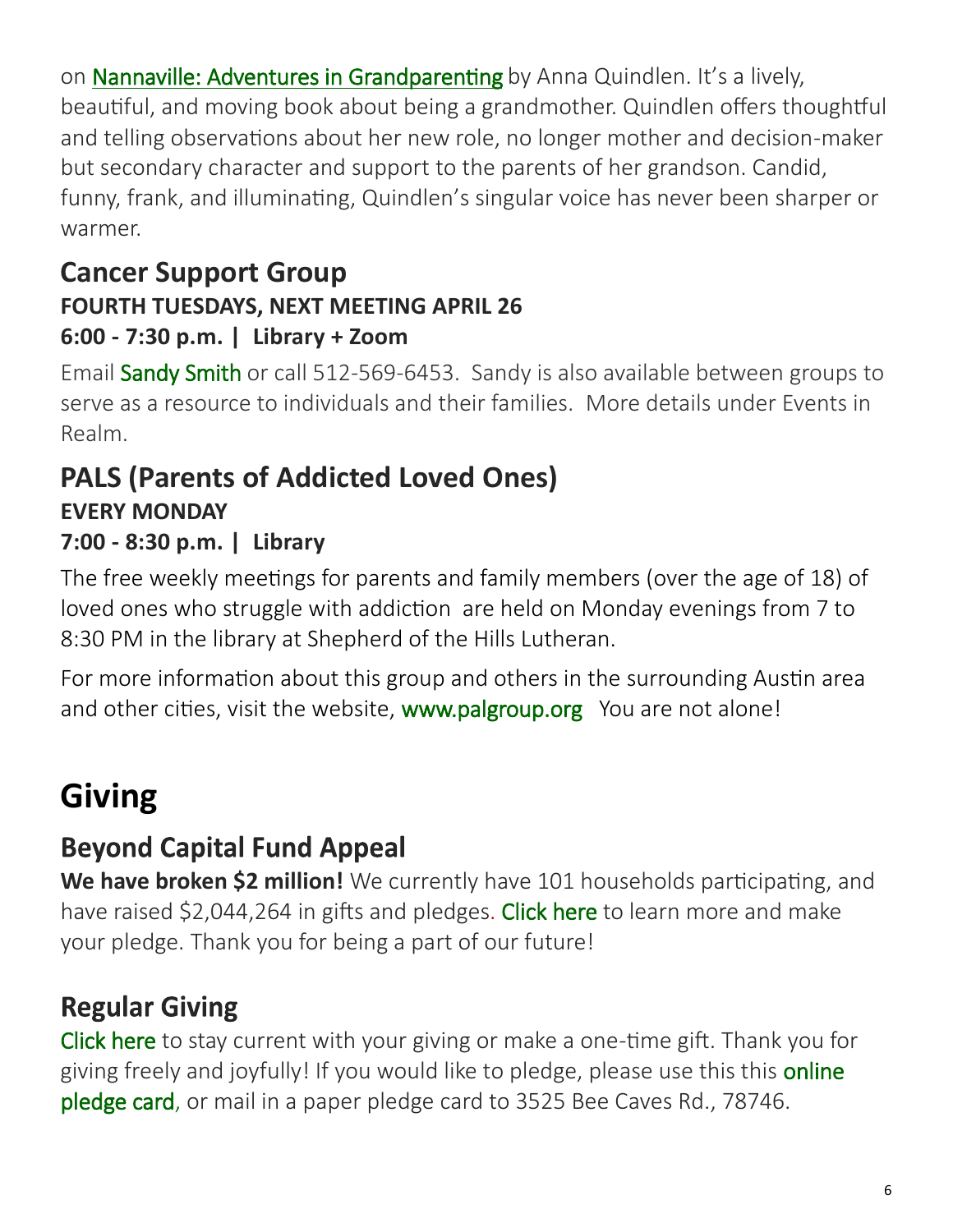### **Thrivent Members THRIVENT HAS CHARITABLE FUNDS FOR YOU TO USE! [Thrivent Choice](https://www.thrivent.com/about-us/membership/thrivent-choice)**

#### **[Thrivent Action Teams](https://www.thrivent.com/about-us/membership/thrivent-action-teams)**

Click on the links above to see how Thrivent will GIVE you money for your favorite non-profits. You can use these dollars to buy diapers for Bread for All, Bibles for Haiti, or Baby Care Kits for LWR - just to name a few!

### **BSA Troop 31 REID KISER EAGLE SCOUT PROJECT / MARIPOSA**

Hi, my name is Reid Kizer. I am a current Life Scout in Troop 31, and I am currently fundraising for my eagle project. My Eagle project is taking place at the Mariposa Family Learning Center. The Mariposa Family Learning Center is a daycare center in East Austin. It helps educate children starting from 18 months to 4 years old. It also helps support these families. These families are commonly underprivileged. The Mariposa Family Learning Center helps aid these families by providing daycare and education. The goal of this project is to build a crushed granite track. The kids at Mariposa will be able to ride tricycles around this track. This trike track will institute a new form of learning and experiences for the many children attending this facility. The trike track will be utilized frequently. It will be a new, fun, interactive playground to help the kids connect with each other along with the teachers. **I would love your support in this project. To donate to this project, please follow this link: <https://gofund.me/e92a2b52> Thank you for your generosity.** Reid Kizer

# **Prayers**

Please pray for Don Gaskin, Marie Fortune, Sandy Nielsen, and Stacia and Walter DeBill

Please pray for family and friends of Shepherd members: Kenna Joy Kramer, Grandniece of Weldon and Mary Allison JoAnne Matava, mother of Vicki Matava

We pray for those who mourn the death of Don Knight, husband of Anita Knight. We give thanks for Don's life and entrust him into God's mercy as we await the hope of resurrection.